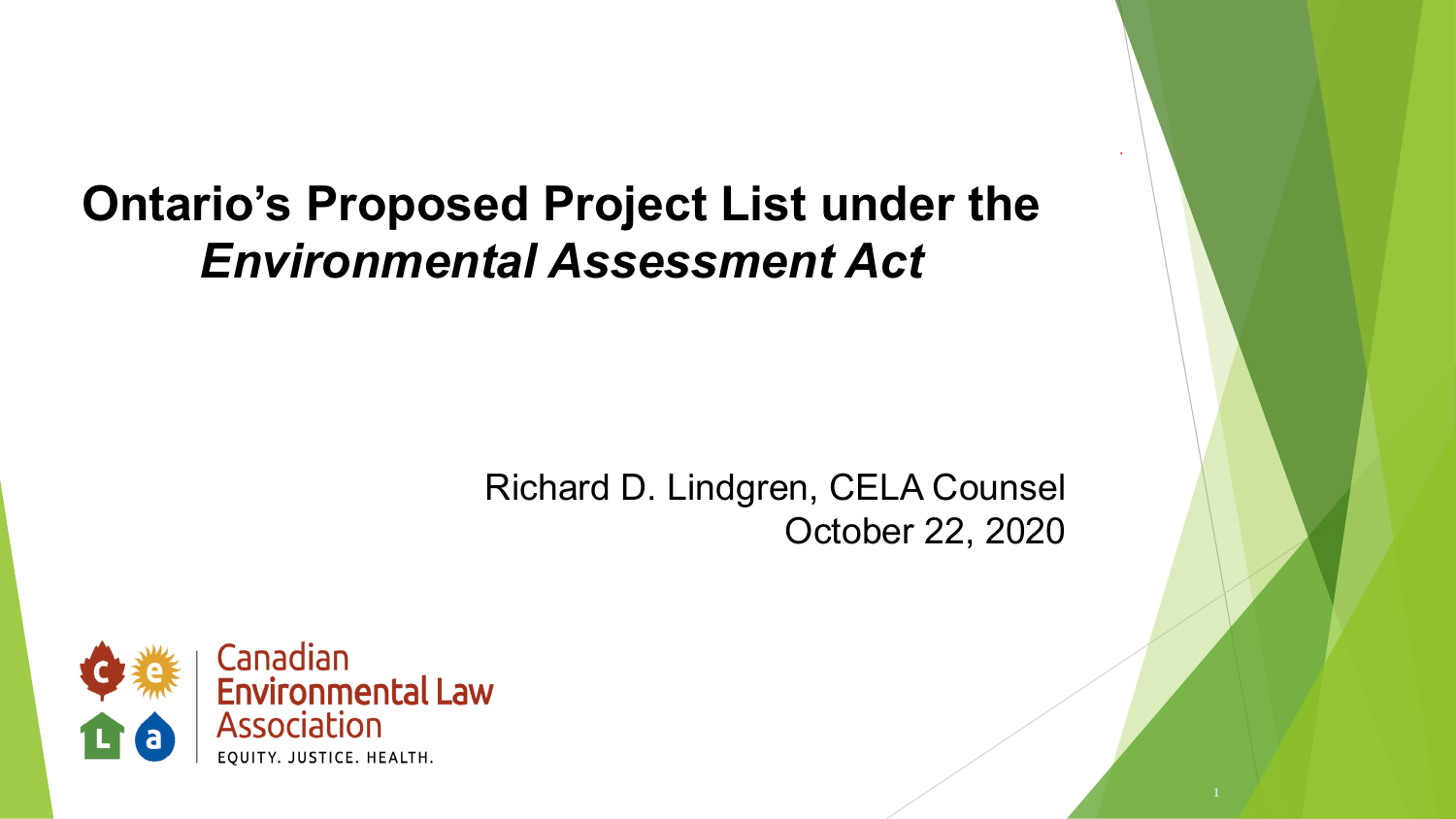#### **Presentation Outline**

- 1. Overview of Ontario's proposed project list
- 2. Concerns about the proposed project list
- 3. Next steps & how you can get involved
- 4. Questions & answers

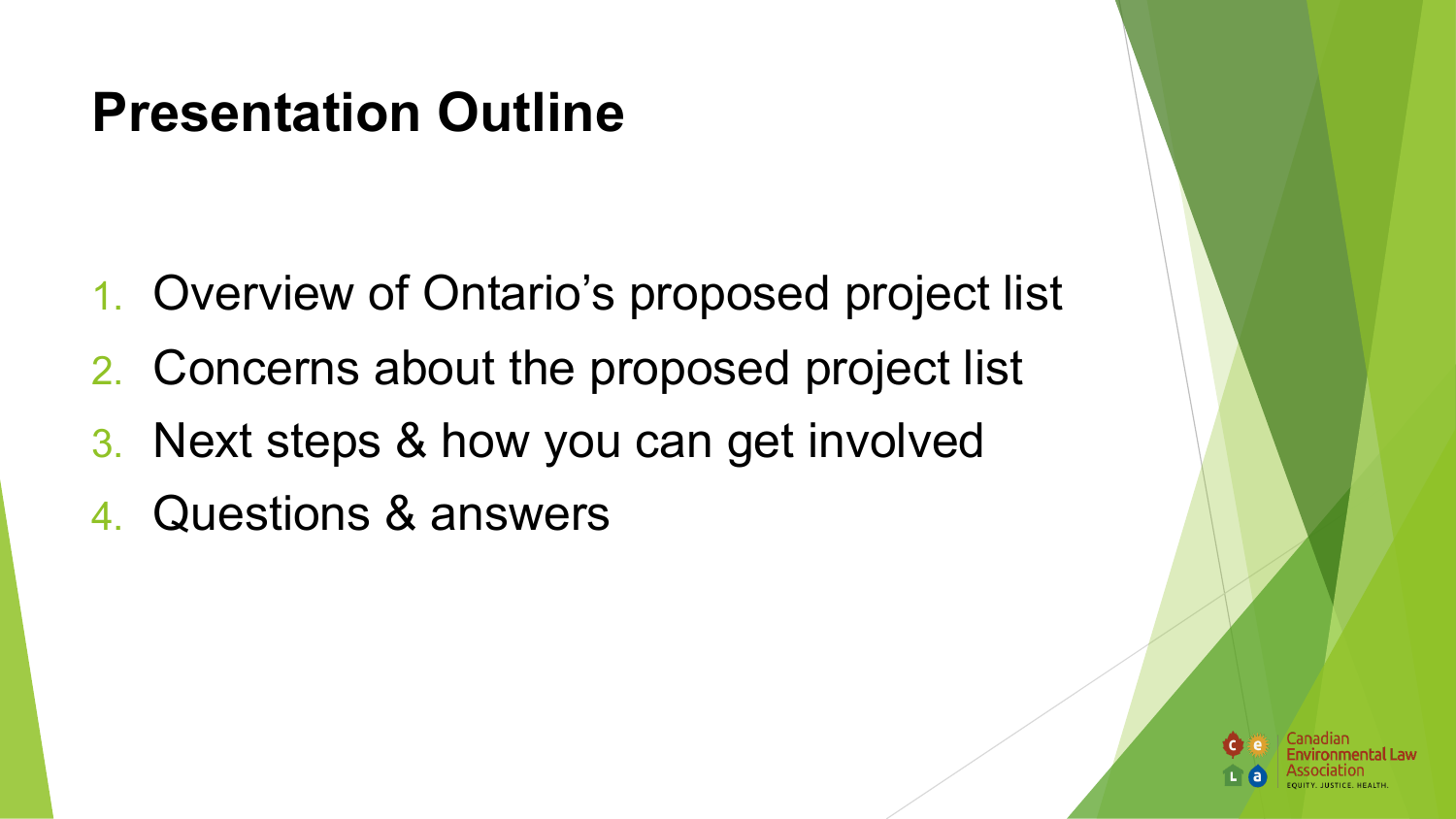# **Overview (1)**

- In July 2020, Ontario enacted Schedule 6 of Bill 197, which substantially amends the EA Act
- $\triangleright$  One of the key changes in Bill 197 fundamentally shifts how the EA Act will be applied
- **Traditionally, the EA Act applied to all public sector** undertakings (unless exempted), but did not generally apply to private sector undertakings (unless designated)

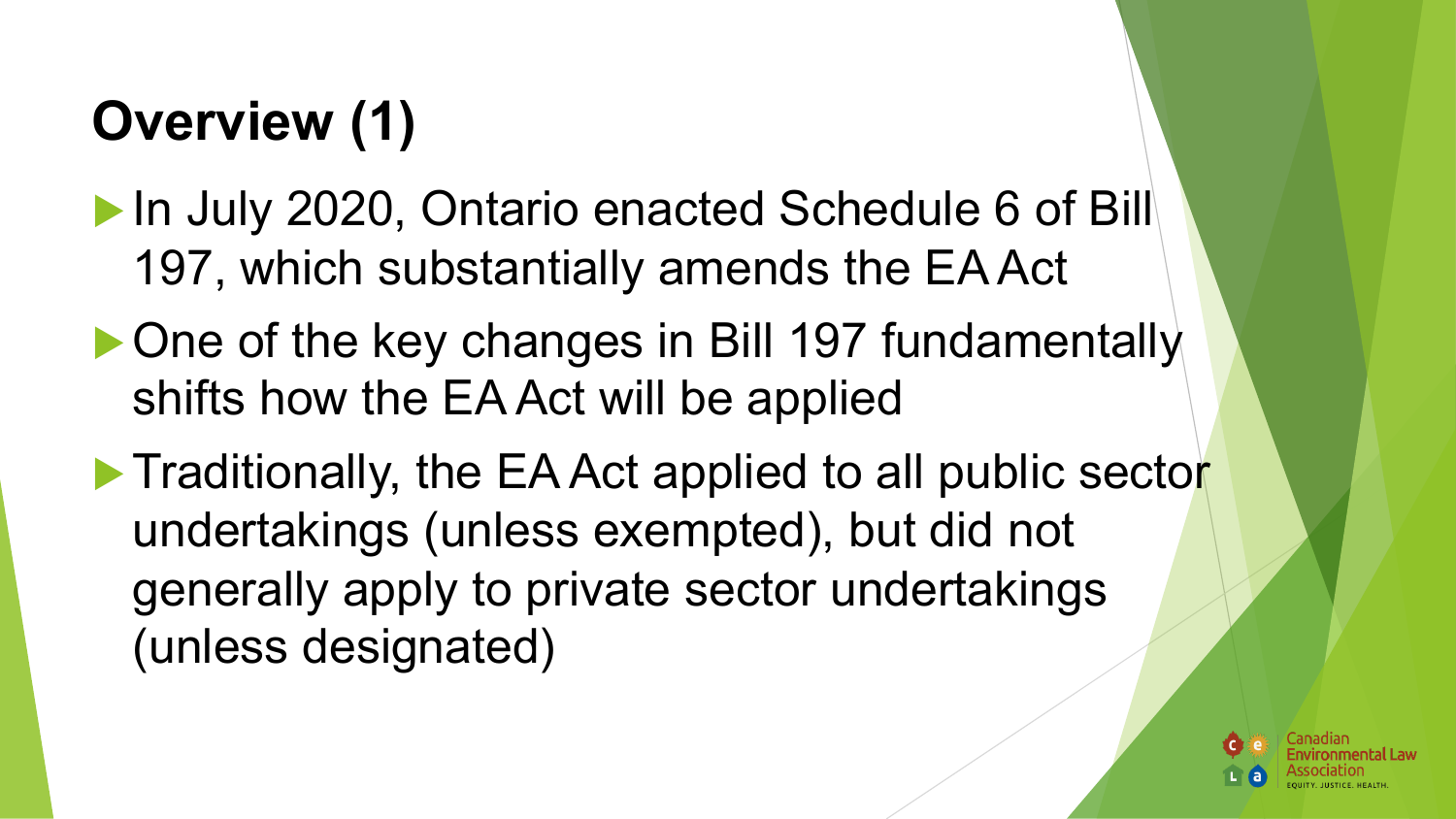# **Overview (2)**

▶ Under Bill 197, Part II.3 of the amended EA Act ("Comprehensive" EAs) will now only apply to "projects" listed under regulations made by the Ontario Cabinet

**Non-listed projects will either be subject to** "Streamlined" EA processes (tba), or to no EA at all

**Proponents can voluntarily agree to be covered by** EA Act; Cabinet can designate non-listed projects

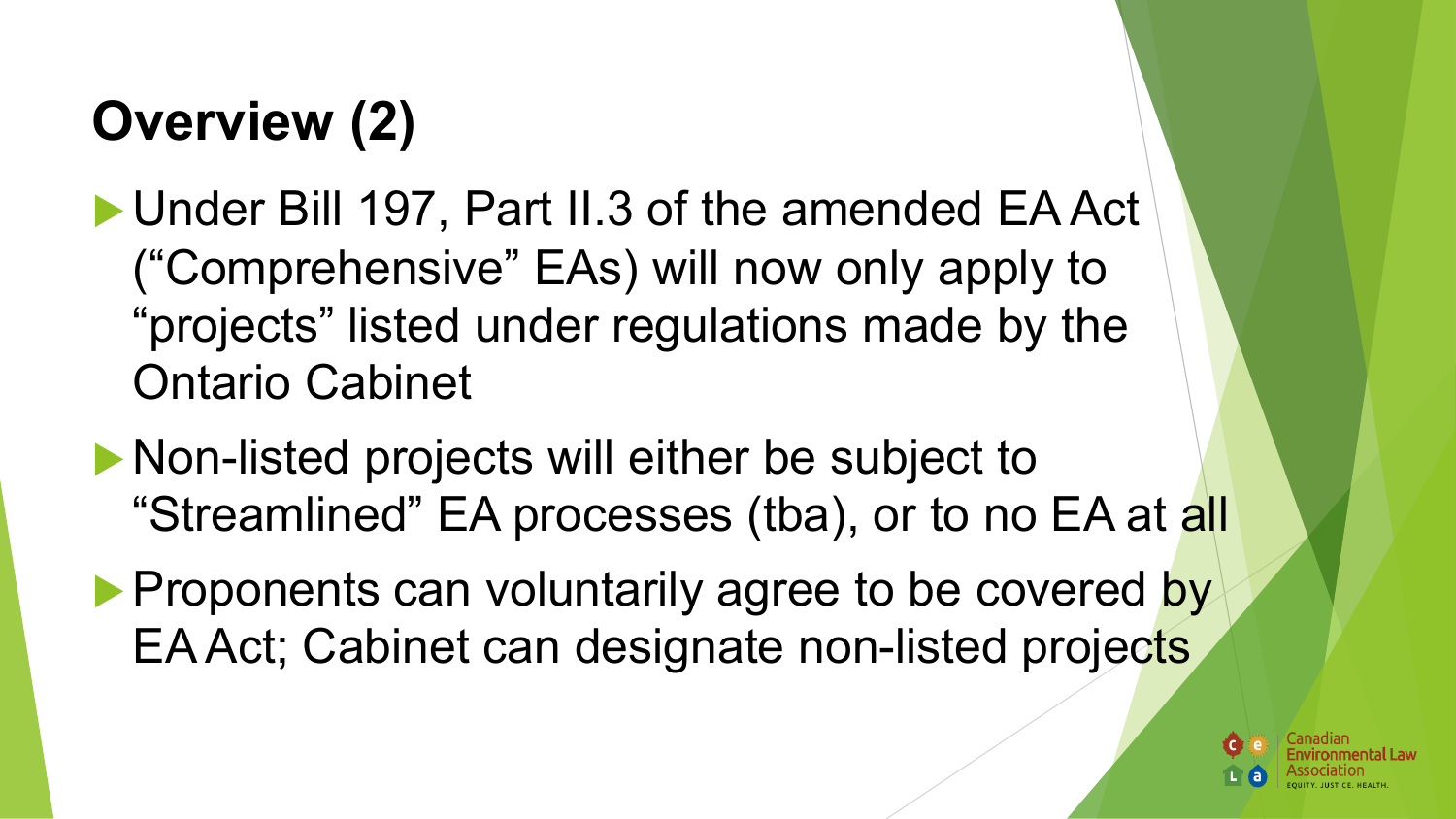# **Overview (3)**

- $\blacktriangleright$  The proposed list is limited to a small handful of project types (most of which are already subject to the EA Act under O.Reg.116/01 & O.Reg.101/07)
- **Electricity Projects** (certain transmission lines, transformer stations, hydroelectric facilities, oil-fired electricity generating facilities)
- **Waste Management Projects (certain landfills,** hazardous waste sites, thermal treatment sites)

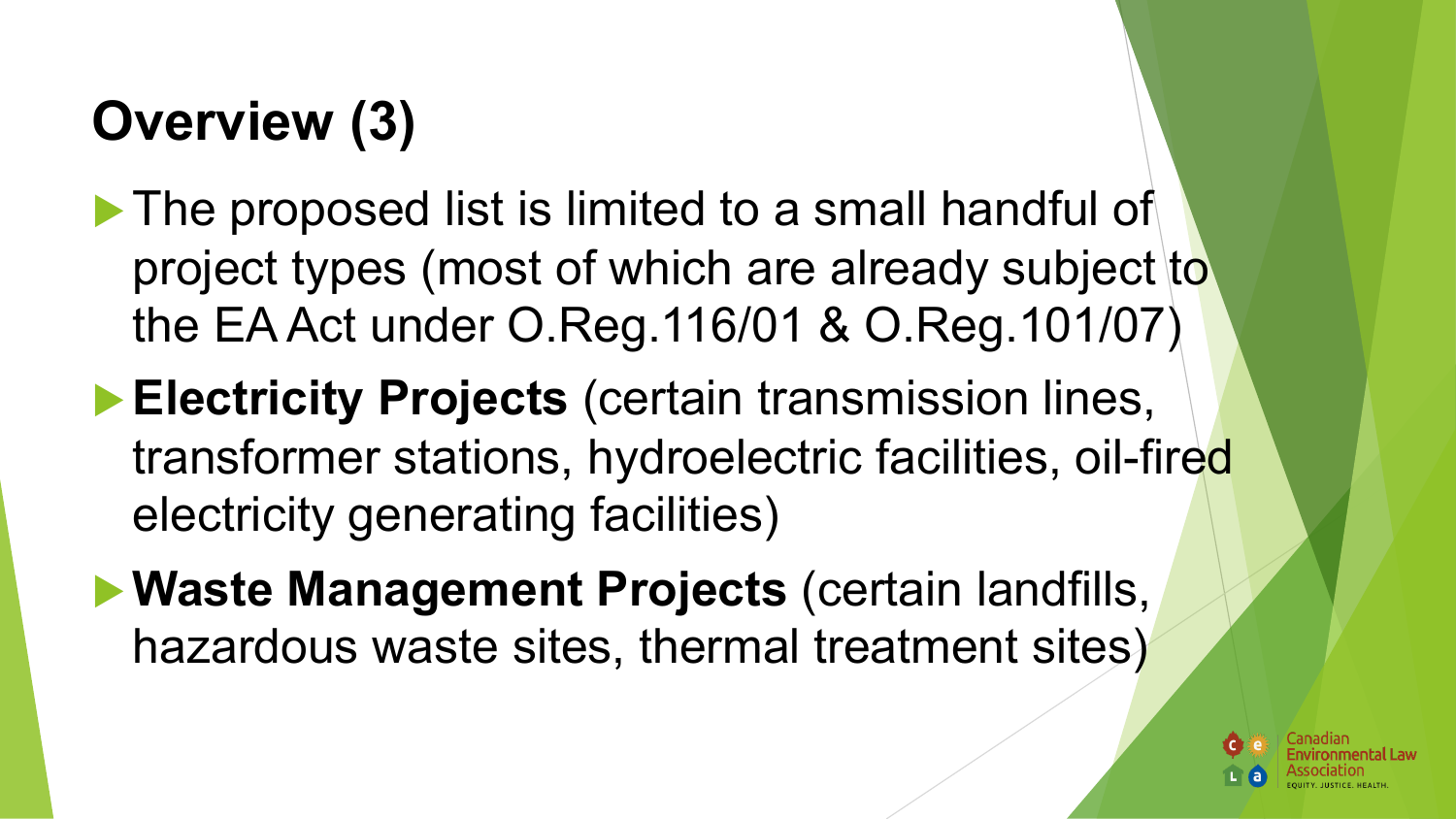# **Overview (4)**

#### **Transportation Projects (certain provincial** freeways, municipal expressways, intra-provincial railways)

**Conservation Projects** (certain "major" flood or erosion control projects)

**Mining Projects?** no specific mine types are on the proposed list, but Ontario wants public input on whether mines should be subject to EA Act (yes!)

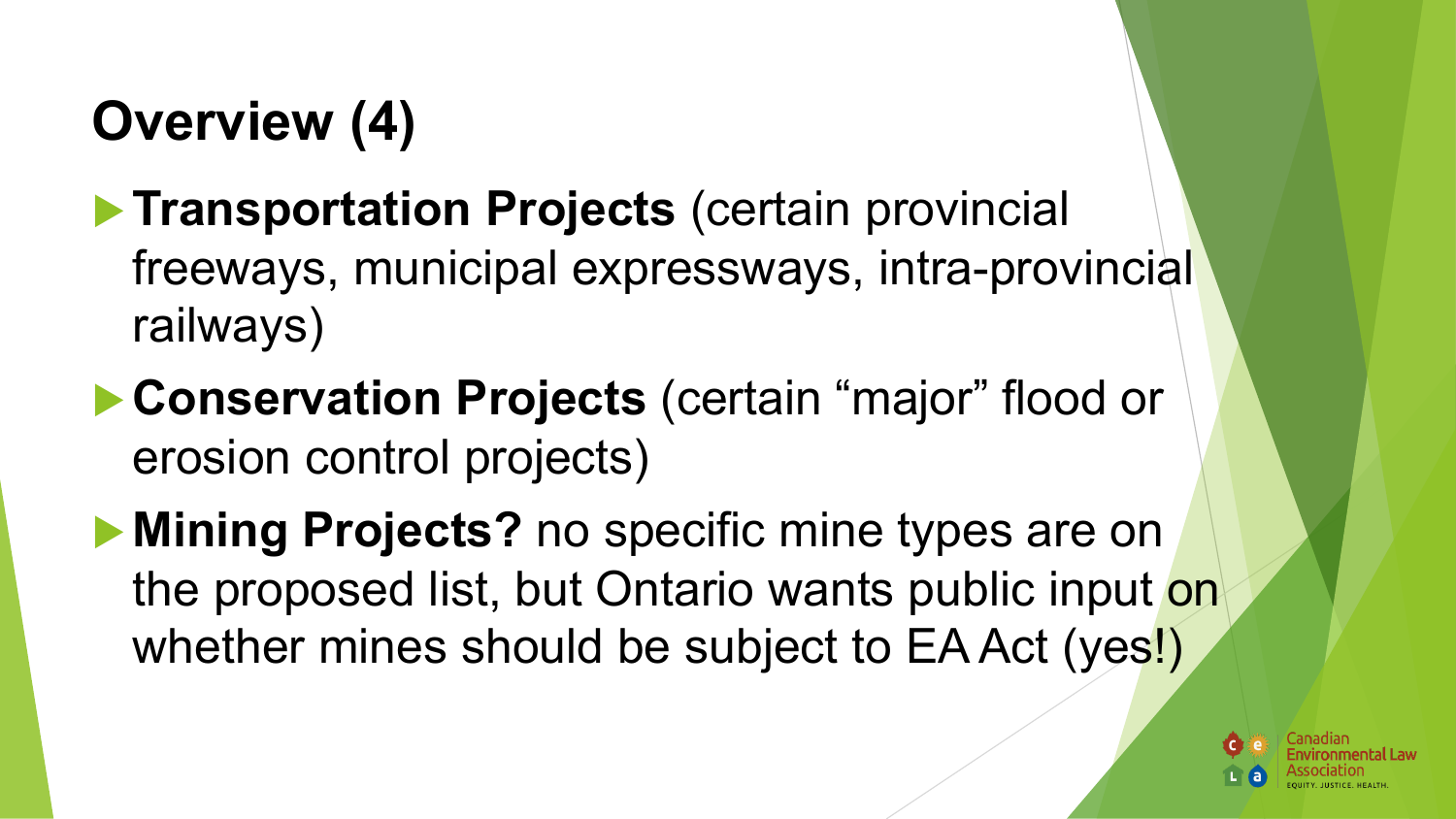# **Overview (5)**

- Examples of proposed projects & thresholds:
- New transmission lines 50 + km & capacity between 115 – 500 kilovolts
- New/expanded landfills 100,000 + cubic metres of total disposal volume
- New/extended freeways & expressways 75 + km
- New/extended intra-provincial railways 50 + km

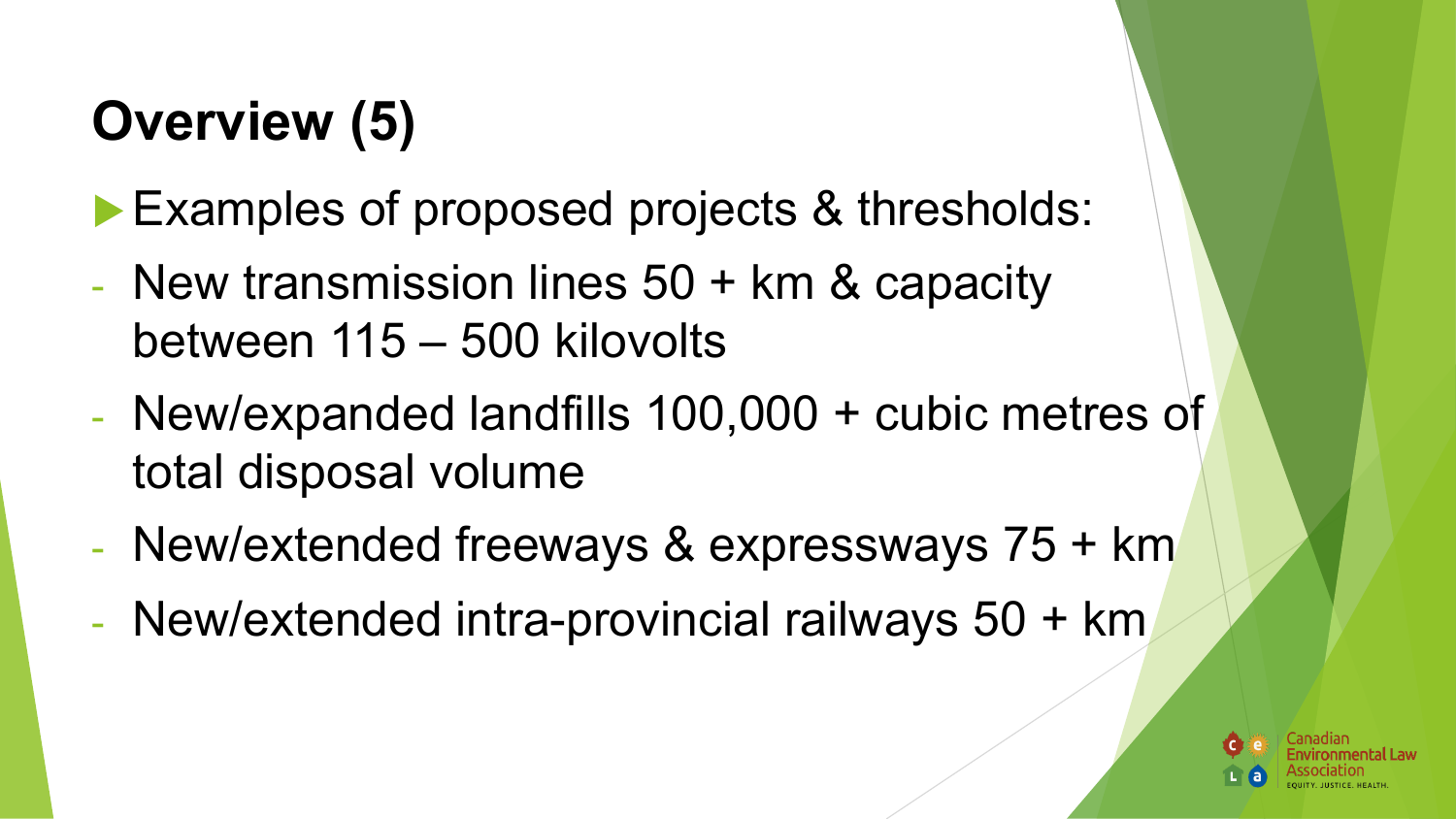#### **Concerns about the Proposed List (1)**

- $\triangleright$  Overall intent of the list is to limit Part II.3 of the EA Act to projects deemed by Ontario to have the greatest potential for significant adverse effects
- $\blacktriangleright$  This criterion is not found in the amended EA Act, its purpose statement, or the definition of "project"
- Concern is that Ontario has produced no evidence or analysis to justify its listing proposals, & has not explained how the enviro impacts of potential candidates were weighed/ranked (or screened out)

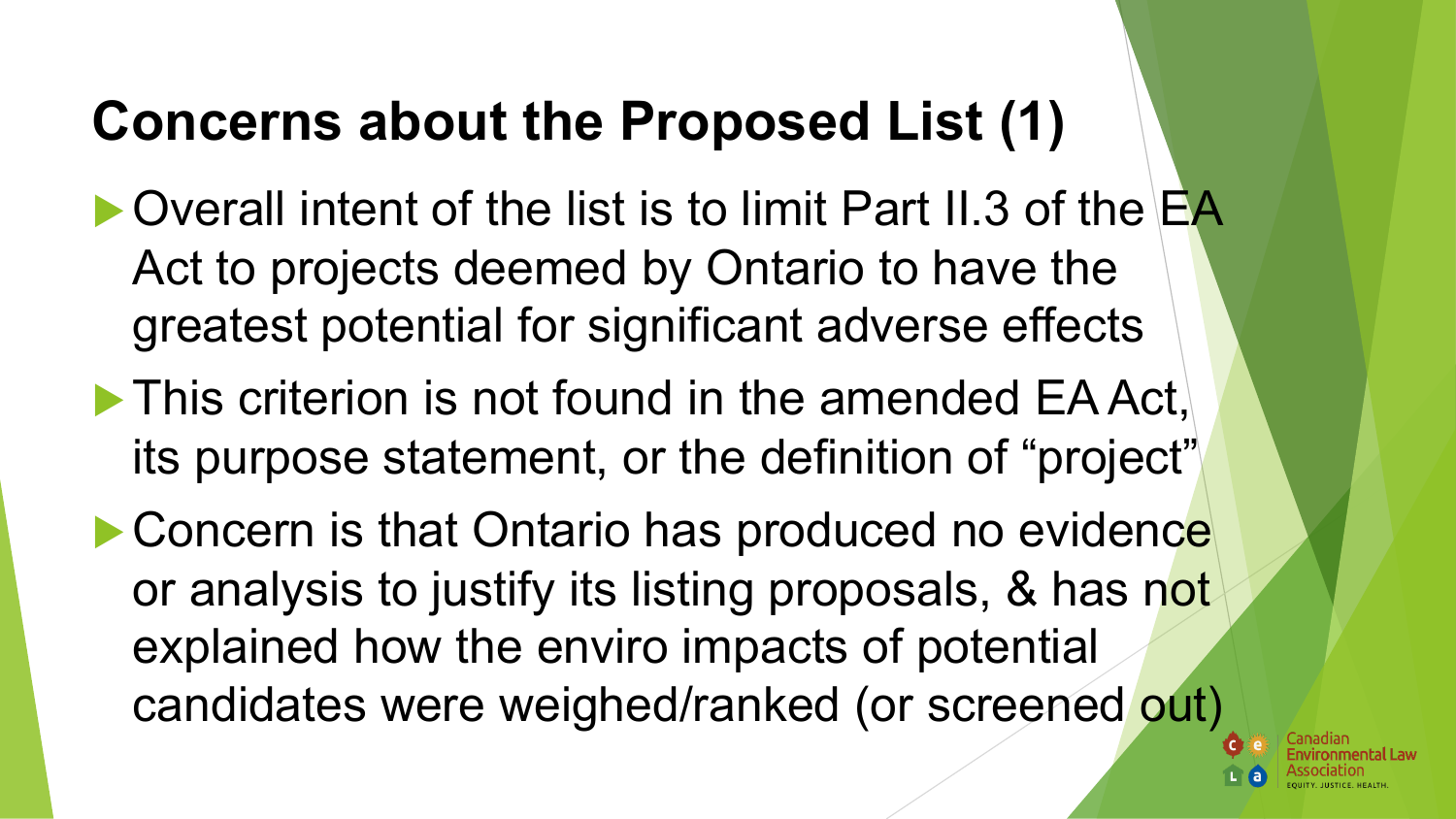#### **Concerns about the Proposed List (2)**

- Ontario says the proposed list will end "duplication" between Part II.3 of EA Act & regulatory regimes
- $\blacktriangleright$  Concern is that unlike the EA Act, regulatory laws do not require an evidence-based analysis of: project purpose/rationale; alternatives to the project; alternative methods for carrying out the project; & the biophysical, social, cultural, economic effects of the project & its alternatives
- No overlap or duplication, as per Auditor General

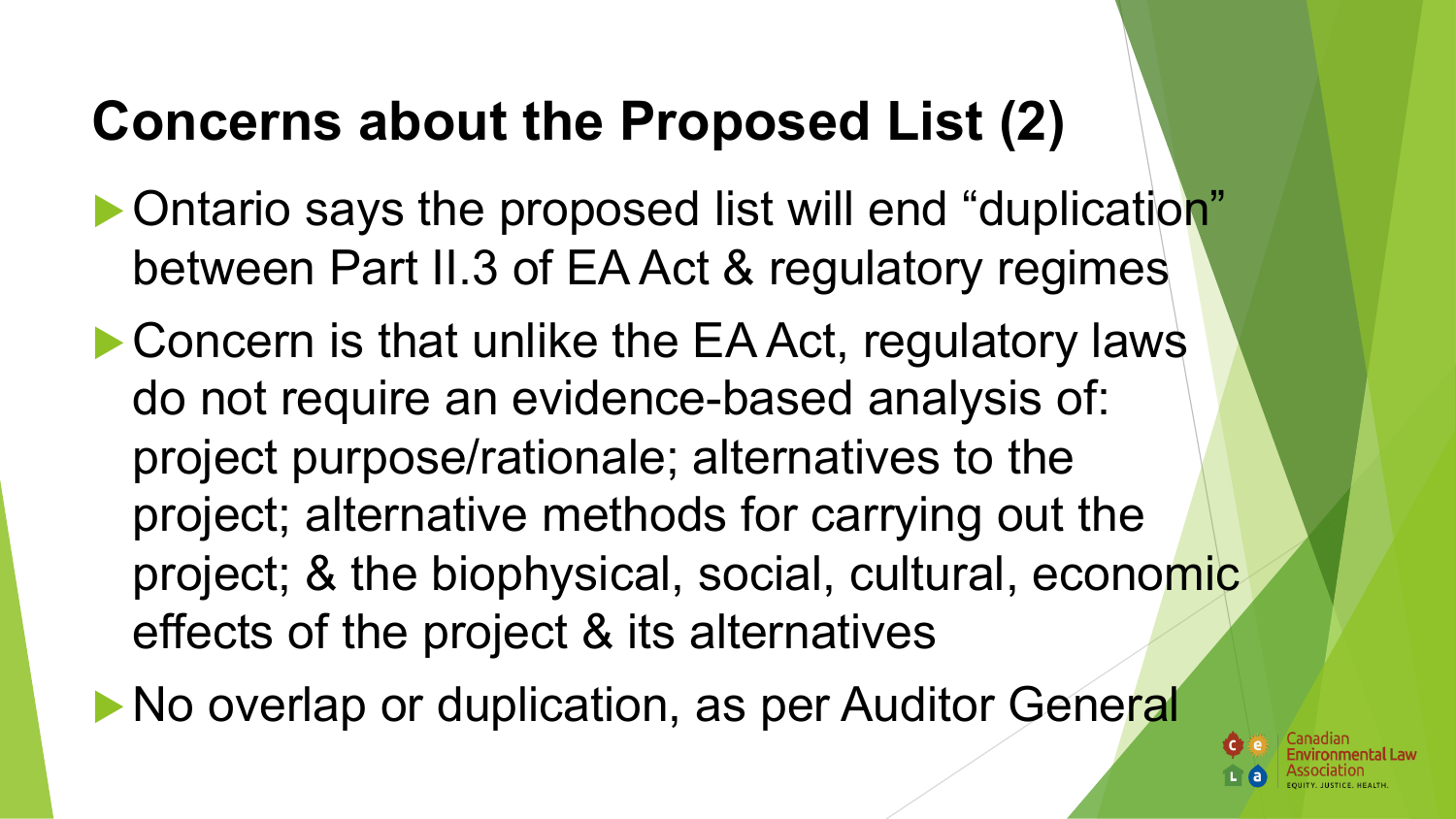### **Concerns about the Proposed List (3)**

- Ontario says it used its "experience" to apply some enviro factors (e.g. magnitude, duration, extent of impacts) to develop the proposed list
- These factors are not found in EA Act  $\rightarrow$  discretion!
- Ontario has not disclosed the evidentiary basis for its conclusion that only the proposed projects (or thresholds) have greatest potential for impacts
- $\blacktriangleright$  Listing exercise is not credible or transparent

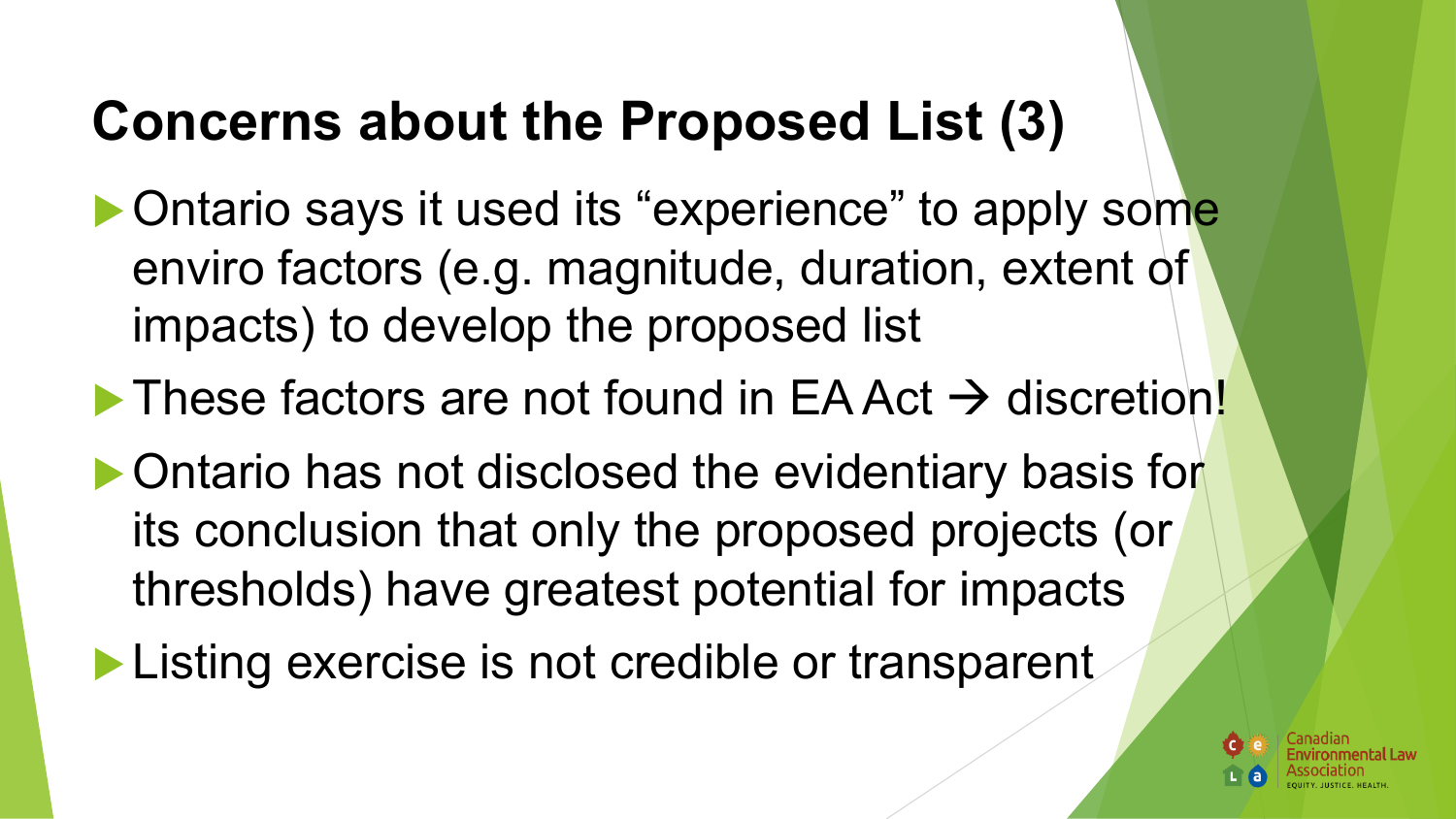#### **Concerns about the Proposed List (4)**

 $\blacktriangleright$  If these factors had been rigorously applied, then mines should have been clearly identified on the proposed list; ditto for other environmentally significant activities or facilities that occur in Ontario

▶ Unknown whether Ontario proposes to adopt the federal thresholds for mines or related activities (i.e. ) in order to "align" the EA Act with the *Impact Assessment Act* passed by Parliament in 2019

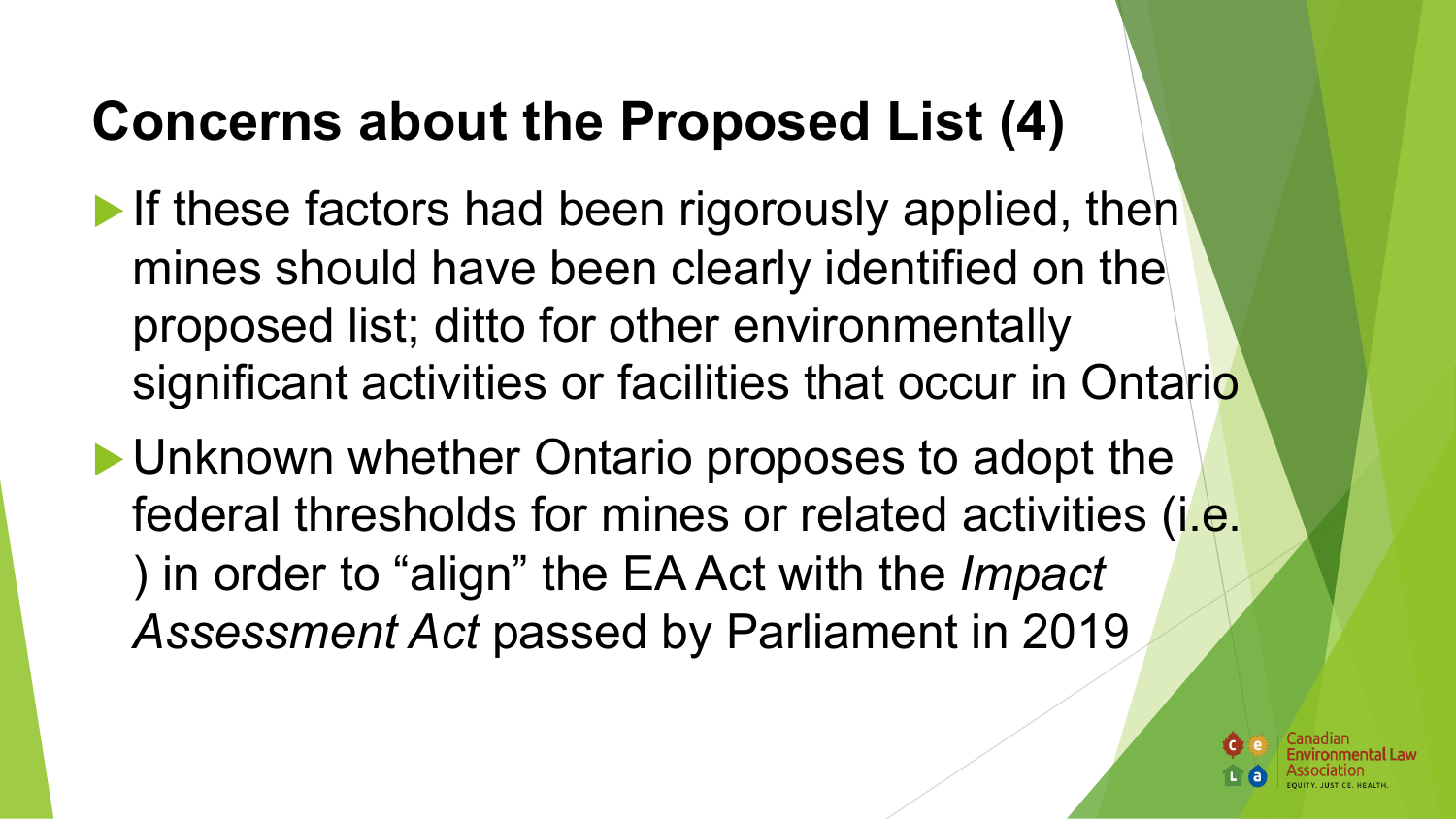#### **Concerns about the Proposed List (5)**

- **D** Ontario's Environment Minister is legally bound to ensure that the Statement of Enviro Values (SEV) under the EBR is considered during enviro decision-making (i.e. making regulations)
- ▶ SEV contains relevant enviro principles (sciencebased, precautionary approach; cumulative effects consideration; ecosystem approach, etc.)
- $\blacktriangleright$  No evidence that the SEV was considered as the proposed list was being developed

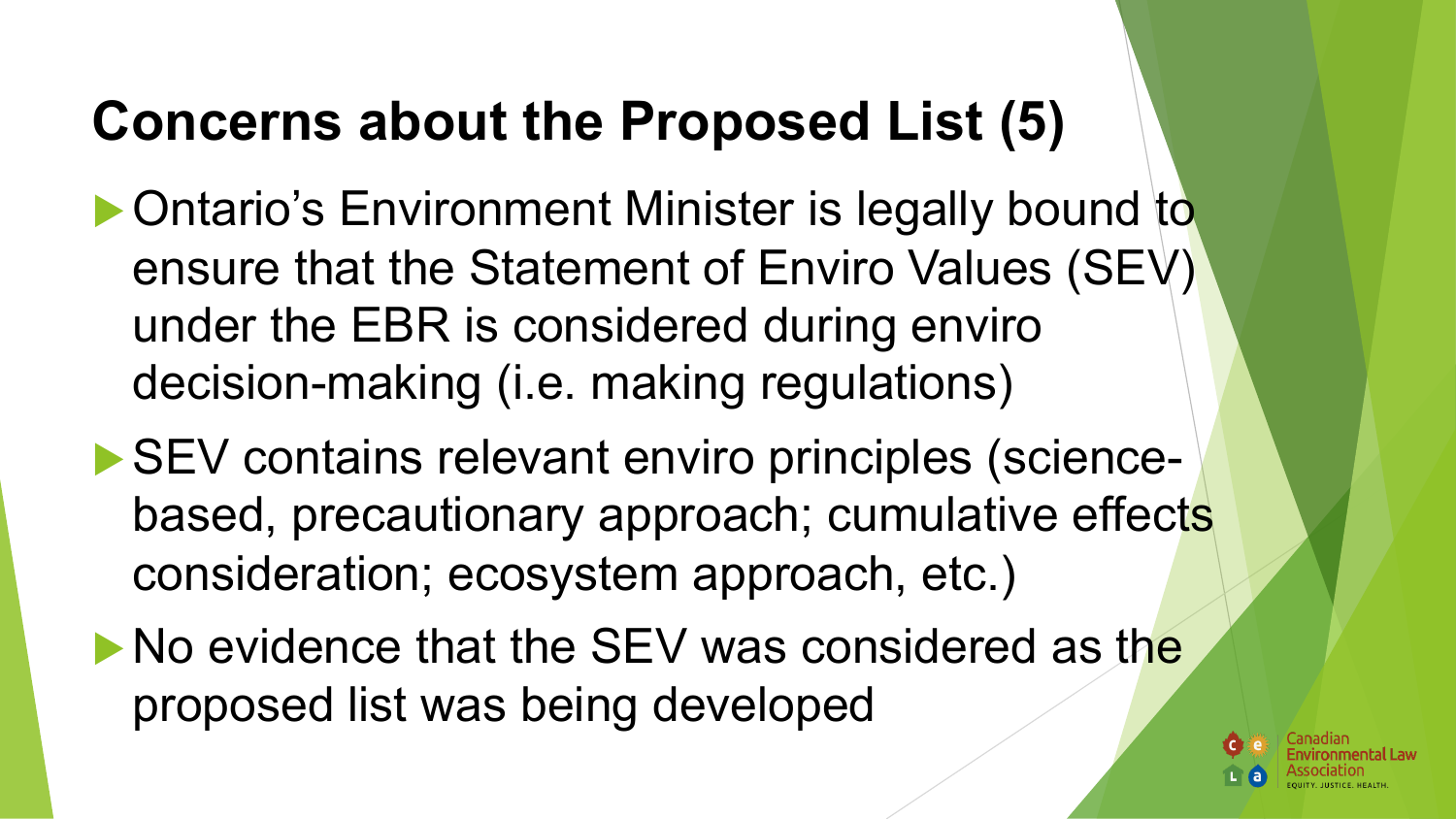#### **Concerns about the Proposed List (6)**

 $\blacktriangleright$  The proposed list excludes environmentally significant provincial **plans or programs** (e.g. energy plans, climate change plans, land use plans, etc.), although these can be more impactful than individual projects, as per Auditor General's 2016 report, EA practitioners, etc.

 $\blacktriangleright$  The proposed list also inexplicably excludes many other physical works/activities (e.g. sewage treatment plants, quarries, refineries, smelters, etc.)

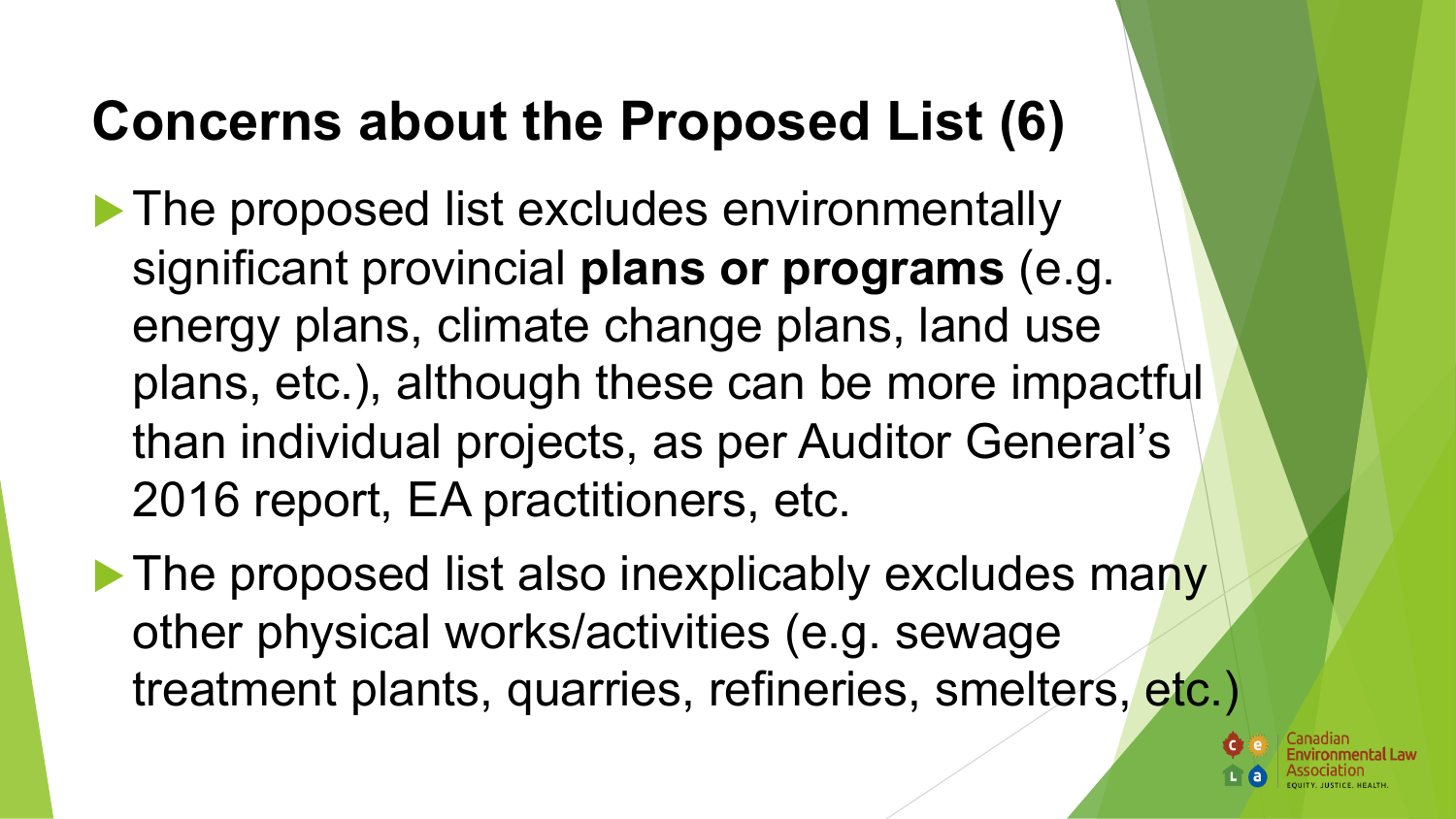### **Concerns about the Proposed List (7)**

- ▶ Bottom line: the narrow list uses stale-dated thresholds adapted from old sectoral regulations & omits environmentally significant undertakings
- The list only includes 13 project types; in comparison, the federal project list under the *Impact Assessment Act* includes 61 project types; this Act also creates Ministerial power & criteria to be used to designate non-listed projects on public request; Ontario's regulatory proposal does not

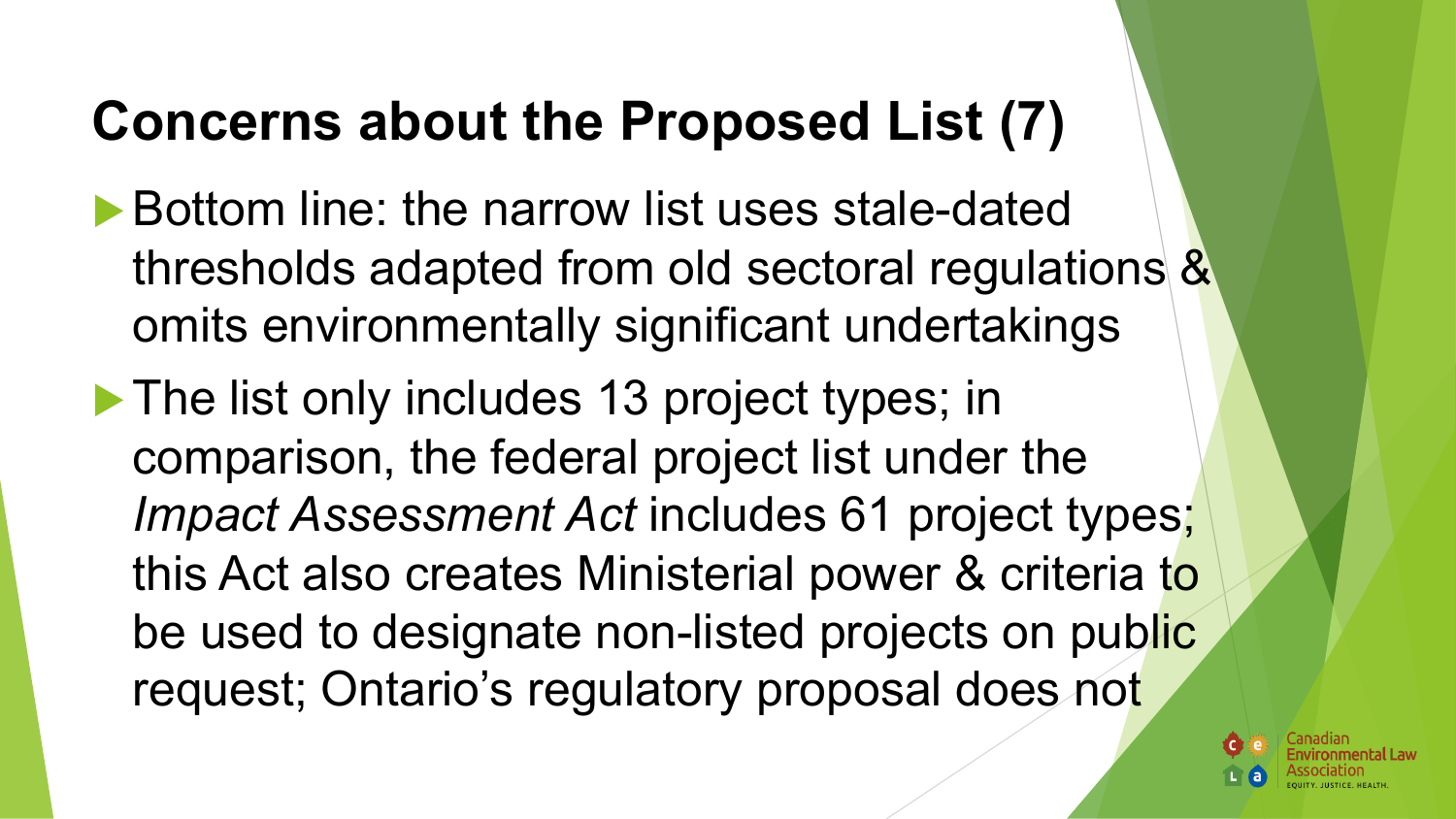### **Next Steps: What You Can Do**

- $\blacktriangleright$  The public comment period on the proposed list ends on November 10, 2020; be sure to submit comments on Registry Notice 019-2377!
- **Denote 20 Yundor Charle Stated there will be another round of** public consultation on the draft regulation that sets out the project list (fall/winter?)
- $\blacktriangleright$  There will also be upcoming consultations on the "streamlined" EA regulations & other measures that implement the Bill 197 amendments